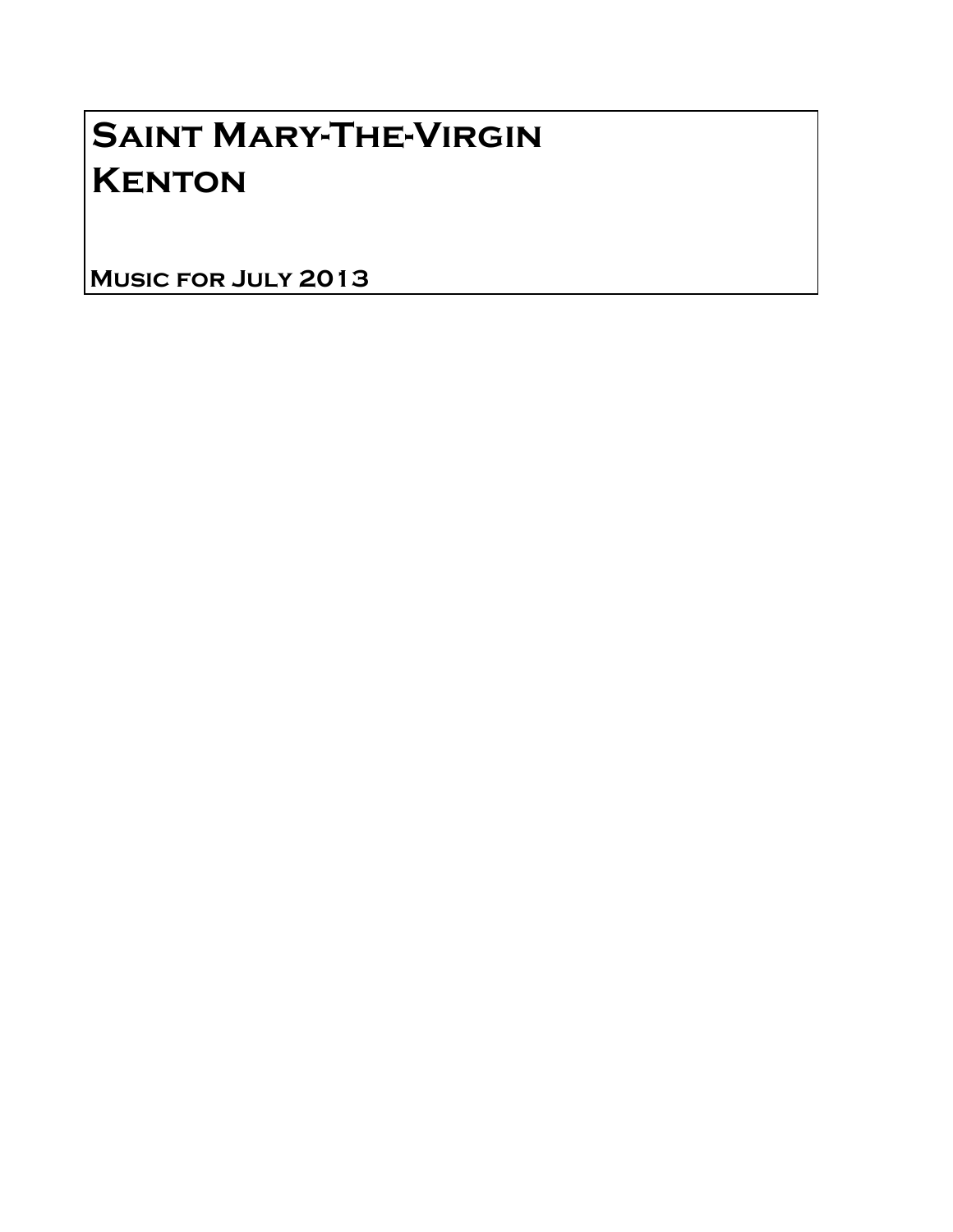## **7th July Ordinary Time XIV**

| Introit<br><b>Responsorial Psalm</b> | 476<br>p192 second setting | Ye servants of God                                            |
|--------------------------------------|----------------------------|---------------------------------------------------------------|
| Gradual<br>Offertory                 | 379<br>498 (t271)          | In the cross of Christ I glory<br>Son of God, eternal Saviour |
| Communion                            | 282                        | Faithful shepherd                                             |
| Recessional                          | 368                        | Cwm Rhondda                                                   |
|                                      | Setting                    | K,G,C - Merbecke<br>S, B, A - Belmont Mass                    |

## **14th July Ordinary Time XV**

| Introit<br><b>Responsorial Psalm</b> | 364 (t408)<br>p193 first setting | God is Love, let heav'n adore him                    |
|--------------------------------------|----------------------------------|------------------------------------------------------|
| Gradual                              | 481 (t462)                       | Jesus, Lord, we look to thee                         |
| Offertory                            | 355                              | Eternal ruler of the ceaseless round                 |
| Communion                            | 307                              | Sweet sacrament divine                               |
| Recessional                          | 480 (t15)                        | In Christ there is no East or West                   |
|                                      | Setting                          | G.C - Merbecke<br>K, S, B, A - St Ralph Sherwin Mass |
|                                      | At communion                     | Like as the hart                                     |

At communion Keep watch with me